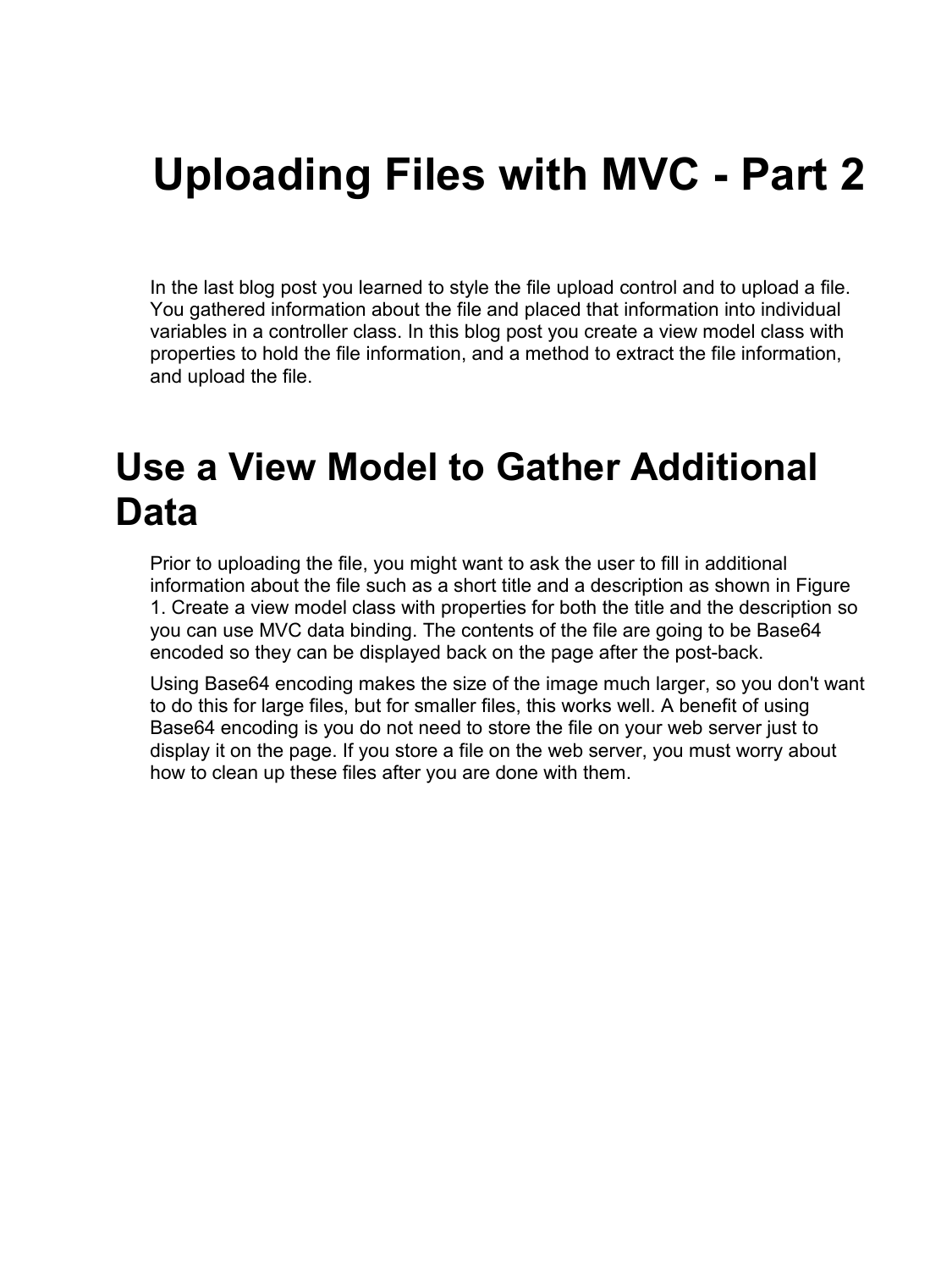

Figure 1: Ask the user for a short title and a description for the file to upload.

#### **View Model Class**

Instead of using individual variables within a controller to gather file information, create properties in a view model instead. The code below is an example of what your view model class might look like.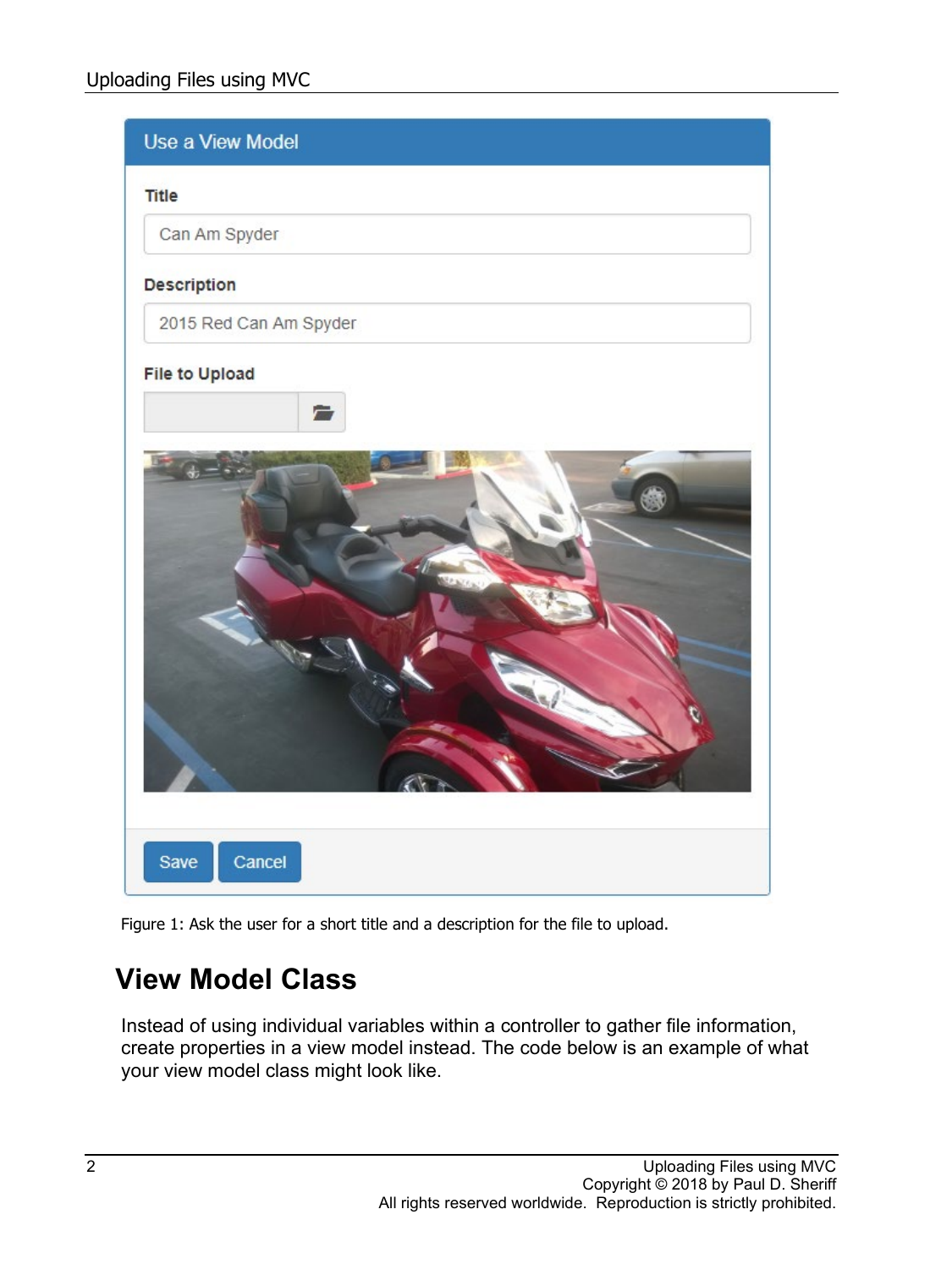```
public class VMSample01ViewModel
{
  public string FileTitle { get; set; }
  public string FileDescription { get; set; }
  public string FilePath { get; set; }
  public string FileName { get; set; }
  public int ContentLength { get; set; }
  public string ContentType { get; set; }
  public byte[] Contents { get; set; }
  public object ContentsAsString
  {
     get {
       if (Contents != null) {
         return "data:" + ContentType + ";base64," + 
Convert.ToBase64String(Contents);
       }
      else {
        return null;
       }
     }
   set { var tmp = value; }
 }
  public HttpPostedFileBase FileToUpload { get; set; }
  public void SetFileInfoProperties()
\{ if (FileToUpload != null && FileToUpload.ContentLength > 0) {
       // Get the uploaded file
       using (MemoryStream ms = new MemoryStream()) {
         FileToUpload.InputStream.CopyTo(ms);
        Contents = ms.ToArray();
       }
       // Fill in other file information
       ContentLength = FileToUpload.ContentLength;
       ContentType = FileToUpload.ContentType;
      FilePath = Path.GetDirectoryName(FileToUpload.FileName);
      FileName = Path.GetFileName(FileToUpload.FileName);
     }
   }
}
```
You have properties for the data you gather about the file such as the name, length and type. You also have the actual contents of the file expressed as a byte array. One additional property is called *ContentsAsString*. This property returns the byte array as a Base64 encoded string. This is what is going to used by the <img> tag you are going to add to your .cshtml page.

#### **The HTML**

To be able to use data-binding to a view model you need to add a **@model**  directive at the top of your .cshtml page with the name of the view model you are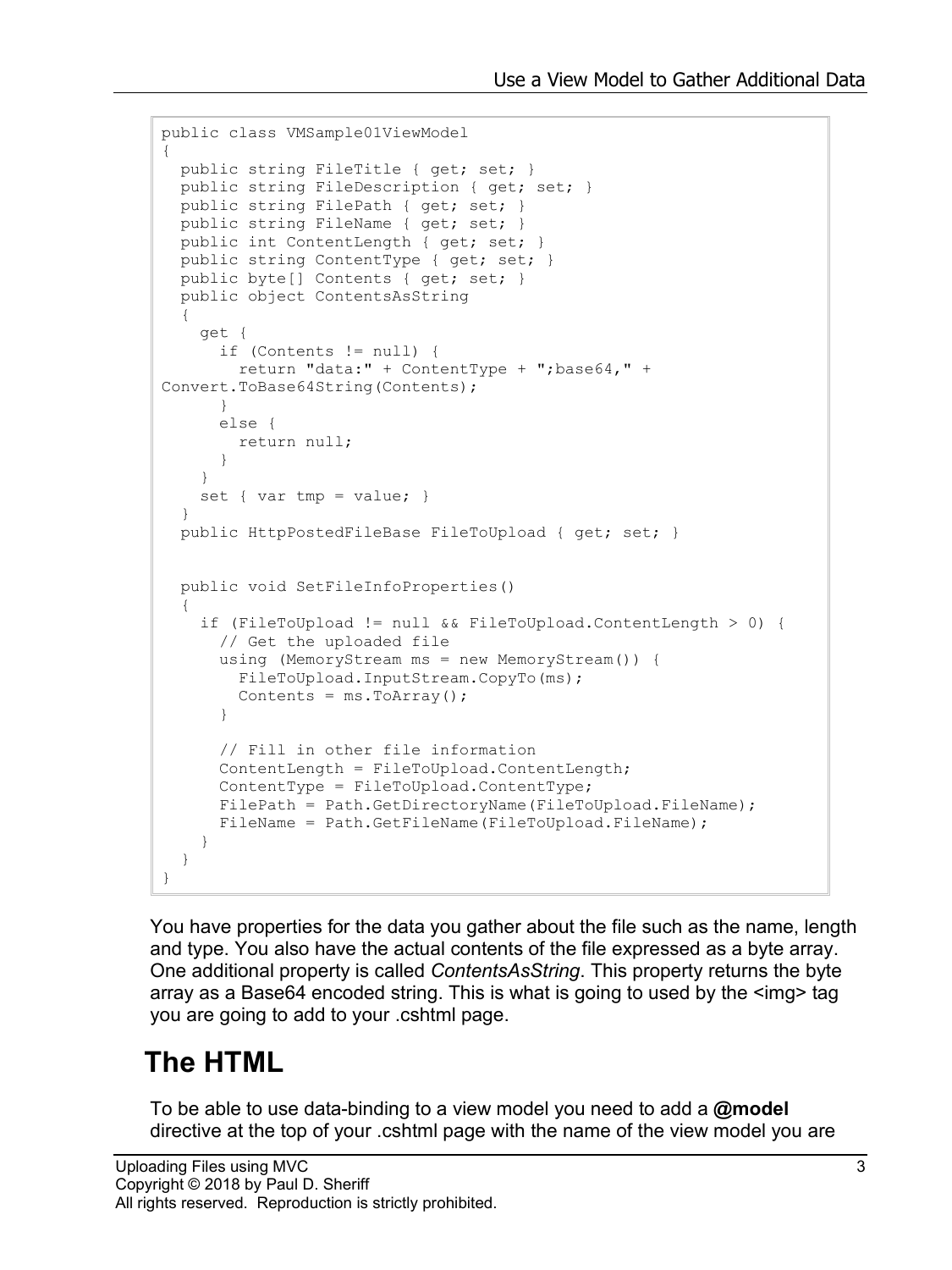using. In this sample you are using the **VMSample01ViewModel** class presented above.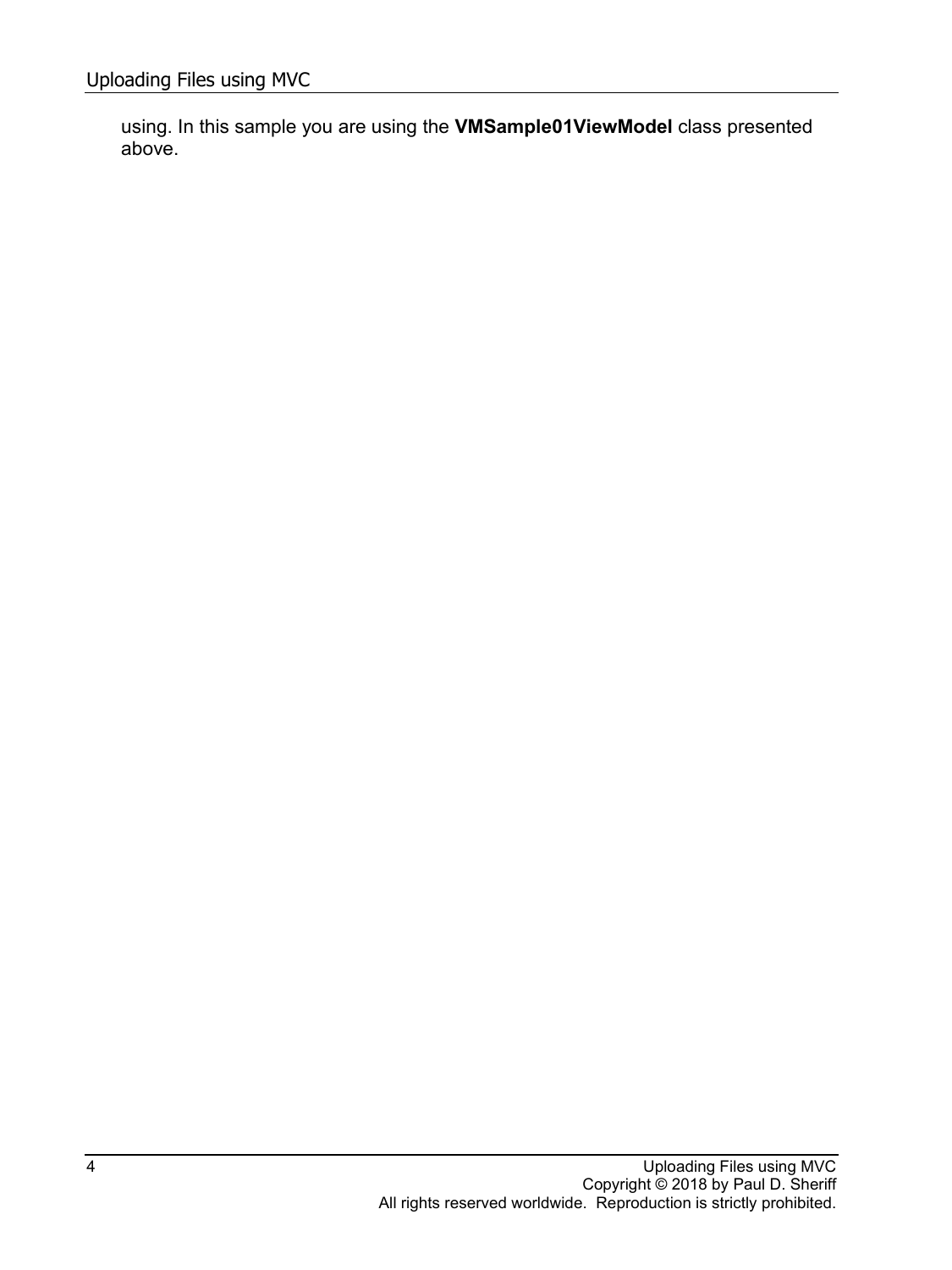```
@model FileUploadSamples.ViewModels.VMSample01ViewModel
@{
   ViewBag.Title = "View Model Sample 1";
}
@using (@Html.BeginForm(null, null, FormMethod.Post, new { enctype = 
"multipart/form-data" })) {
   <div class="row">
     <div class="col-xs-12">
       <div class="panel panel-primary">
          <div class="panel-heading">
            <h1 class="panel-title">Use a View Model</h1>
         \langle div>
         <div class="panel-body">
            <div class="form-group">
              @Html.LabelFor(m => m.FileTitle, "Title")
              @Html.TextBoxFor(m => m.FileTitle, new { @class = "form-
control" })
           \langle div>
            <div class="form-group">
              @Html.LabelFor(m => m.FileDescription, "Description")
              @Html.TextBoxFor(m => m.FileDescription, new { @class = 
"form-control" })
           \langle/div\rangle <div class="form-group">
              @Html.LabelFor(m => m.FileToUpload, "File to Upload")
              <div class="input-group col-xs-4">
                @Html.TextBoxFor(m => m.FileToUpload, new { type = 
"file", style = "display:none; "}
                <input id="fileDisplay" type="text" class="form-
control" readonly="readonly" onfocus="fileUploadClick();" />
                <span class="input-group-addon" 
onclick="fileUploadClick();">
                  <span class="glyphicon glyphicon-folder-
open"></span>
                </span>
              </div>
            </div>
            <div class="form-group">
              <img id="theImage"
                   style="width: 100%;"
                   src="@Model.ContentsAsString"
                   title="@Model.FileName" />
           \langle div>
         \langle div>
          <div class="panel-footer">
            <button type="submit" id="btnSave" class="btn btn-
primary">Save</button>
            <a href='@Url.Action("Index", "Home")' class="btn btn-
primary">Cancel</a>
        \langle div>
      \langle div>
    \langle div>
  \langle div>
}
```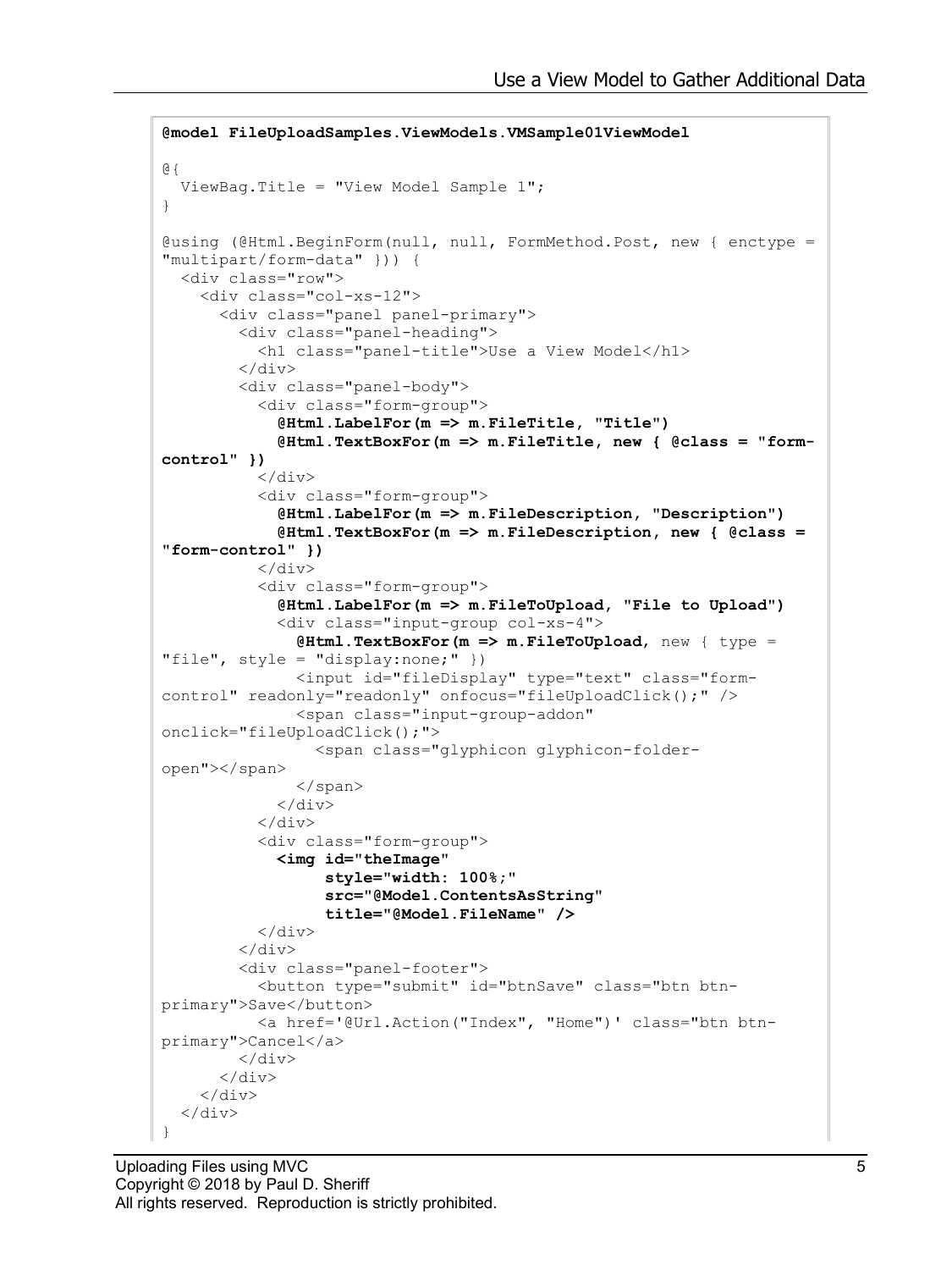```
@section Scripts {
  <script>
     $(document).on('change', ':file', function (e) {
       $("#fileDisplay").val(e.target.value);
     });
     function fileUploadClick() {
       $("#FileToUpload").trigger("click");
 }
   </script>
}
```
Each label and text box on the .cshtml file is now created using LabelFor and TextBoxFor. Using these new @Html methods binds the input the user enters to the properties within the view model class.

@Html.LabelFor(m => m.FileTitle, "Title") @Html.TextBoxFor(m => m.FileTitle, new { @class = "form-control" })

A new form-group is added after the other input fields. Within this form-group is an <img> element used to display the uploaded image. The *src* attribute of this image is set to the property *ContentsAsString*. This is the property that returns the image as a Base64 encoded string.

```
<img id="theImage" style="width: 100%;"
     src="@Model.ContentsAsString"
      title="@Model.FileName" />
```
Since you are now data binding to the *FileToUpload* property in the view model, you need to modify the fileUploadClick() function to use a upper-case 'F' instead of a lower-case 'f'. When you use the TextBoxFor method, the *id* and *name* attributes created in the HTML are the names of the properties they are bound to. Thus, you need to use an upper-case 'F'.

```
function fileUploadClick() {
  $("#FileToUpload").trigger("click");
}
```
#### **The Controller for the View Model Sample**

Modify the controller to create an instance of the VMSample01ViewModel class and pass that object to the View() method. This object is what is passed to the @model directive in your page. The @Html helper method binds to the appropriate properties in this object.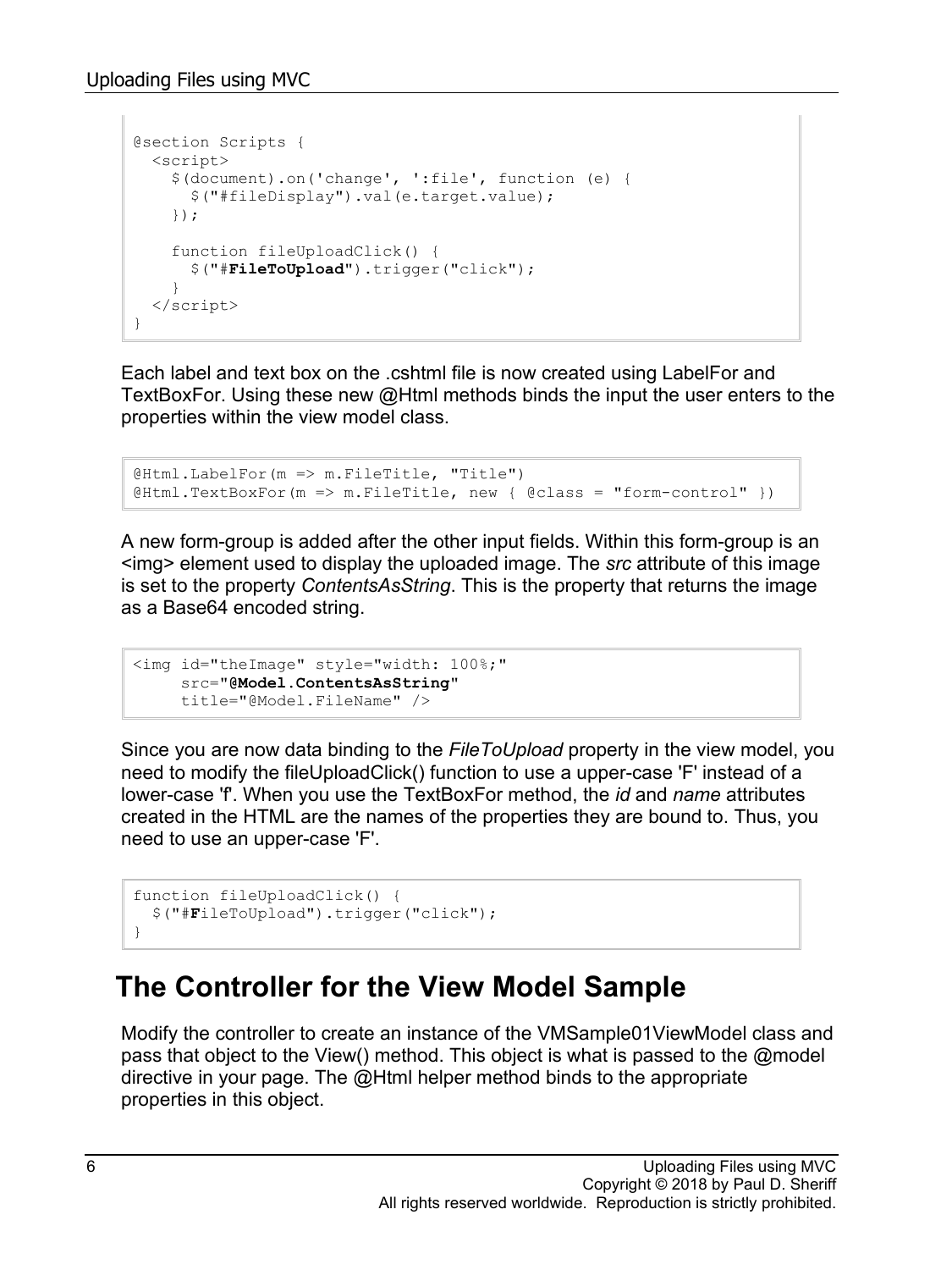```
public ActionResult Sample01()
{
  VMSample01ViewModel vm = new VMSample01ViewModel();
   return View(vm);
}
```
Change the POST method to accept the VMSample01ViewModel object when the form is submitted back to the server. Call the SetFileInfoProperties() method on the view model to upload the file and to set the other file information properties within the view model class as shown in the code below.

```
[HttpPost]
public ActionResult Sample01(VMSample01ViewModel vm)
{
  // Set file info properties from file upload control
  vm.SetFileInfoProperties();
  // Look at properties of View Model
   System.Diagnostics.Debugger.Break();
  // TODO: Do something with the file data
  return View(vm);
}
```
After you have uploaded the file, and set all the file information properties, pass the view model class back to the View() method so the *ContentsAsString* property can be displayed within the <img> tag.

# **Create FileUpload Class**

Later in this blog series you are going to store the file information uploaded into an SQL Server table. To prepare for that, create a class named **FileUpload** and add the appropriate Entity Framework attributes to each property so this class can be mapped to a table.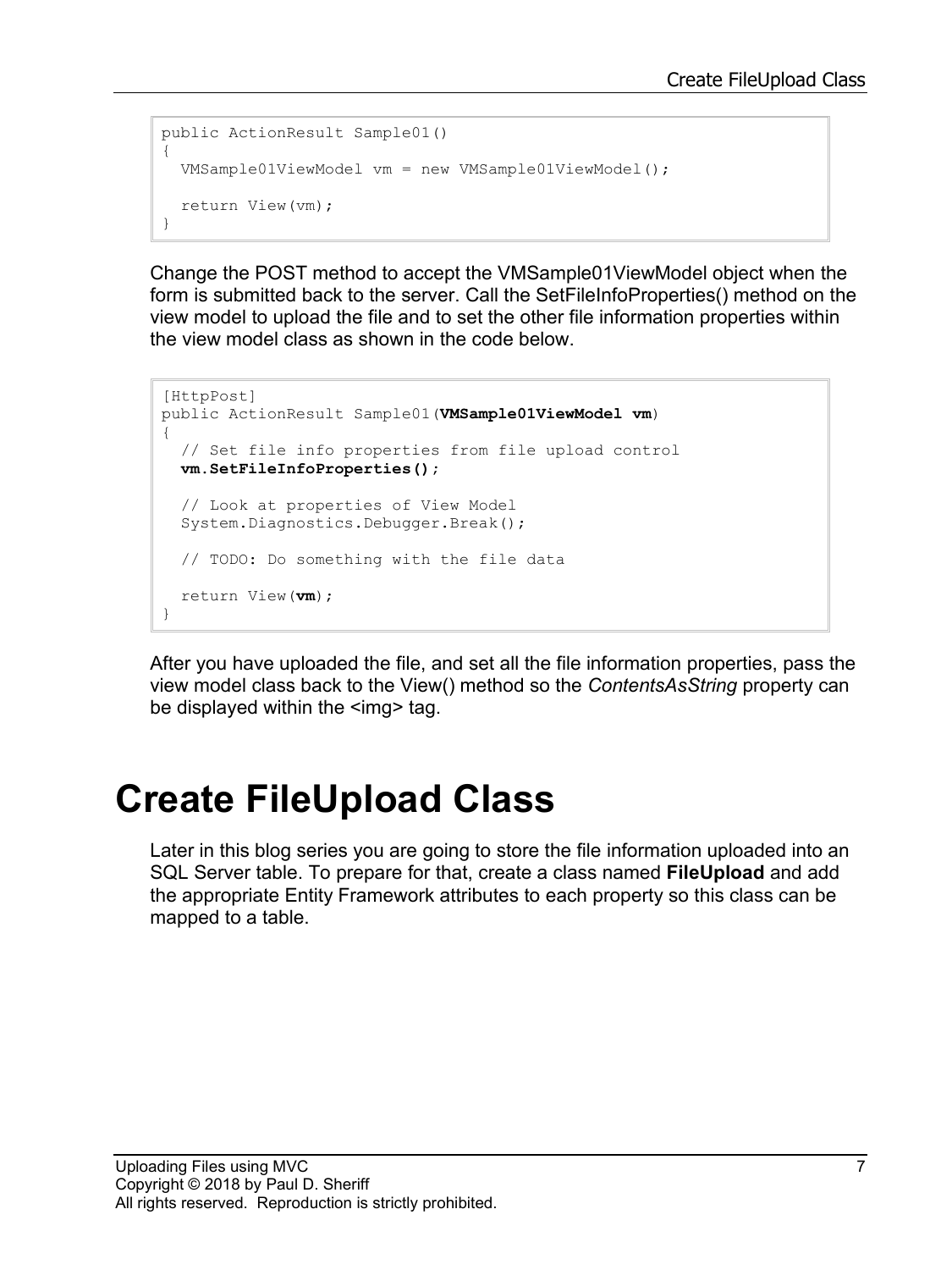```
[Table("FileUpload")]
public partial class FileUpload
{
   [Key]
  public int FileUploadId { get; set; }
  [Required]
   [StringLength(100)]
   public string FileTitle { get; set; }
   [StringLength(500)]
   public string FileDescription { get; set; }
   [StringLength(500)]
 public string FilePath { get; set; }
   [StringLength(100)]
 public string FileName { get; set; }
  public int? ContentLength { get; set; }
   [StringLength(100)]
   public string ContentType { get; set; }
  public byte[] Contents { get; set; }
  public object ContentsAsString
   {
     get {
       if (Contents != null) {
        return "data:" + ContentType + ";base64," + 
Convert.ToBase64String(Contents);
      }
       else {
        return null;
 }
     }
    set { var tmp = value; }
   }
   [StringLength(255)]
 public string ServerUrl { get; set; }
  [StringLength(255)]
  public string ServerThumbnailUrl { get; set; }
 public byte[] Thumbnail { get; set; }
  public object ThumbnailAsString
   {
     get {
       if (Thumbnail != null) {
        return "data:" + ContentType + ";base64," + 
Convert.ToBase64String(Thumbnail);
       }
       else {
```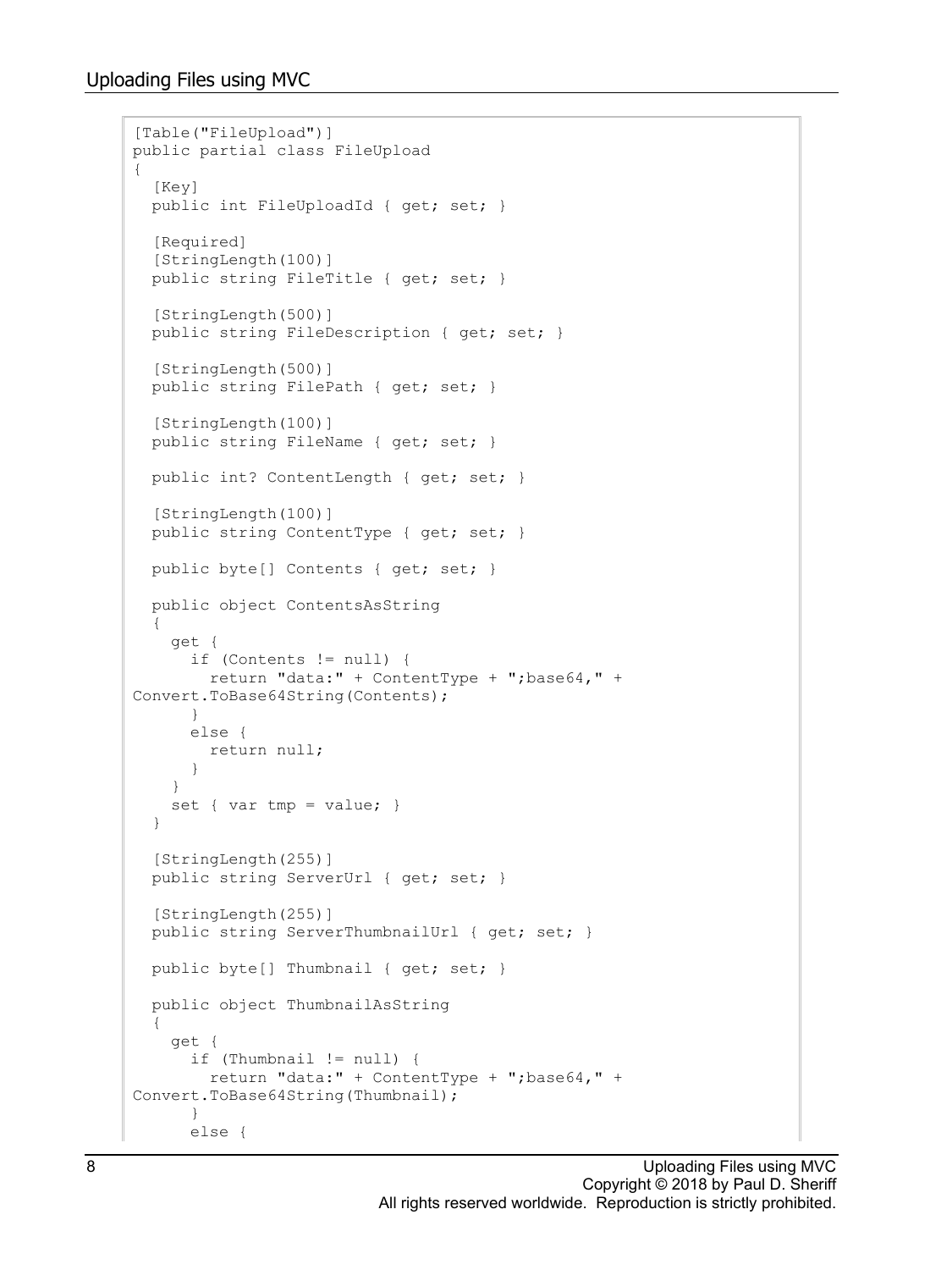```
 return null;
        }
     }
    set { var tmp = value; }
   }
}
```
The properties in the FileUpload class are the same as the ones you just created in the view model class. Some data annotation attributes are added to the class and some of the properties to match up with the SQL Server table you are going to create later. In addition, some new properties are added so you can save the file onto the server, and you can create a thumbnail of an image file uploaded. You are going to learn to perform these actions later in this blog post series.

### **Modify the View Model**

Now that you have created the FileUpload class, you can remove all the individual properties from the view model class and create one property of the type FileUpload. Be sure to add a constructor to the view model to create an instance of the FileUpload class and place that instance into the *FileUploadInfo* property. Change the SetFileInfoProperties() method to set the file information properties in the instance of the FileUpload class.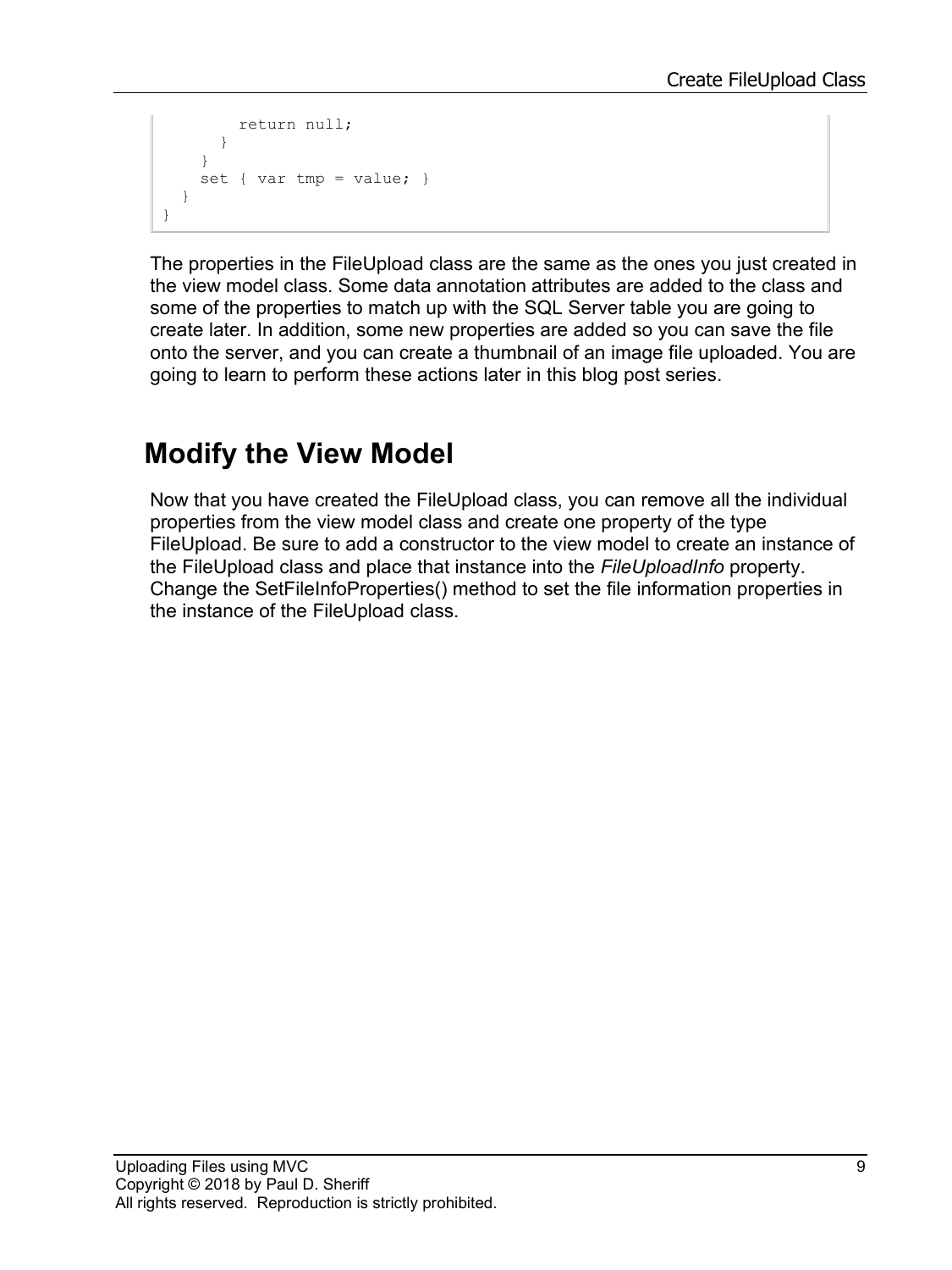```
public class VMSample02ViewModel
{
 public VMSample02ViewModel()
 {
     FileUploadInfo = new FileUpload();
   }
  public FileUpload FileUploadInfo { get; set; }
   public HttpPostedFileBase FileToUpload { get; set; }
  public void SetFileInfoProperties()
   {
     if (FileToUpload != null && FileToUpload.ContentLength > 0) {
       // Get the uploaded file
       using (MemoryStream ms = new MemoryStream()) {
         FileToUpload.InputStream.CopyTo(ms);
         FileUploadInfo.Contents = ms.ToArray();
 }
       // Fill in other file information
       FileUploadInfo.ContentLength = FileToUpload.ContentLength;
       FileUploadInfo.ContentType = FileToUpload.ContentType;
       FileUploadInfo.FilePath = 
Path.GetDirectoryName(FileToUpload.FileName);
       FileUploadInfo.FileName = 
Path.GetFileName(FileToUpload.FileName);
     }
   }
}
```
#### **Bind to the Properties of the FileUploadInfo property**

Now that you removed all the individual properties from the view model class, you now need to change the bindings on your .cshtml page. Open the page and add the FileUploadInfo property before the *FileTitle*, *FileDescription* and *ContentsAsString* properties bound on the page.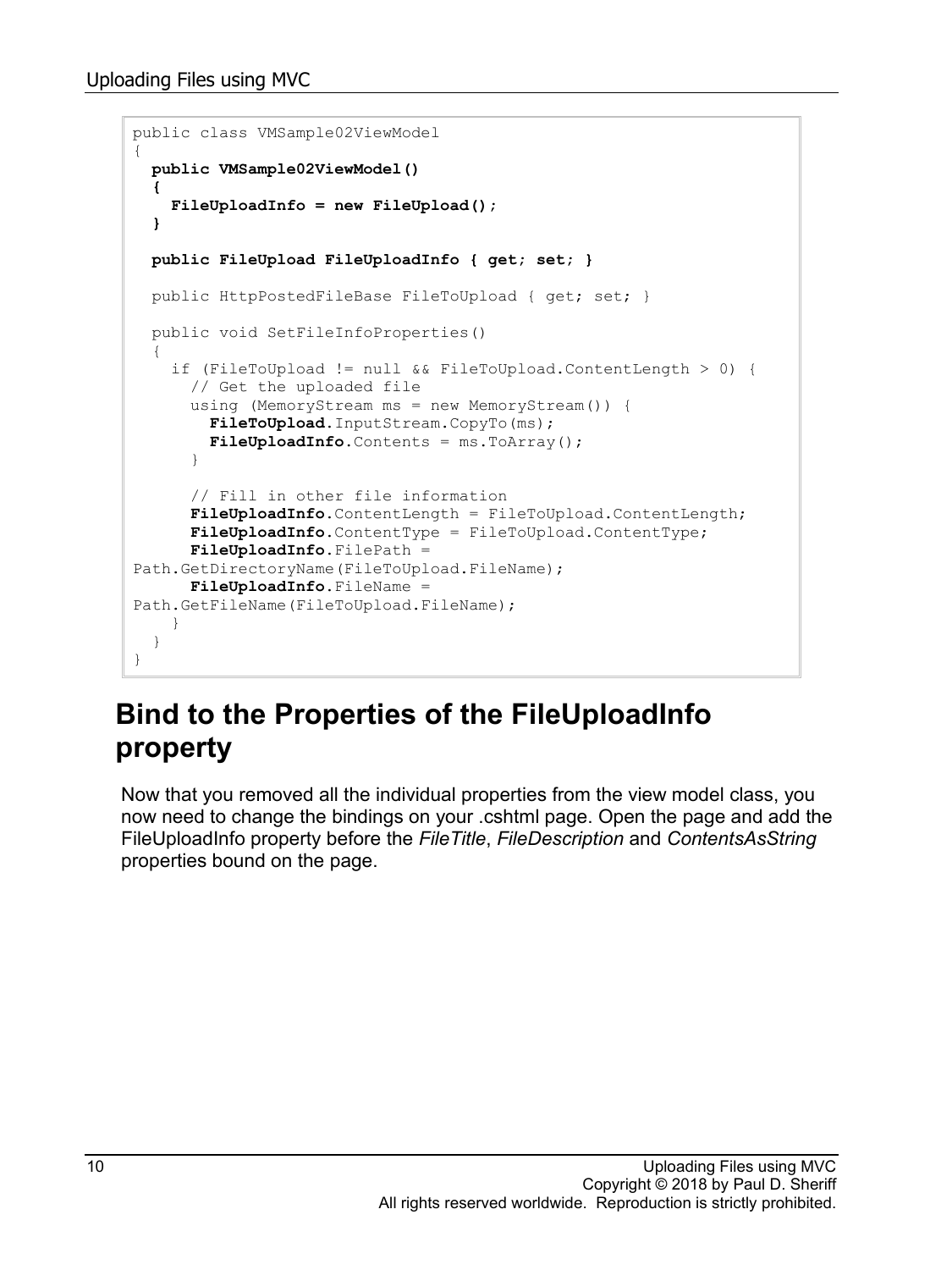```
<div class="panel-body">
  <div class="form-group">
     @Html.LabelFor(m => m.FileUploadInfo.FileTitle, "Title")
     @Html.TextBoxFor(m => m.FileUploadInfo.FileTitle, new { @class = 
"form-control" })
 \langle div\rangle <div class="form-group">
     @Html.LabelFor(m => m.FileUploadInfo.FileDescription, 
"Description")
     @Html.TextBoxFor(m => m.FileUploadInfo.FileDescription, new { 
\texttt{Class} = \texttt{''form-control''} })
 \langlediv\rangle <div class="form-group">
     @Html.LabelFor(m => m.FileToUpload, "File to Upload")
     <div class="input-group col-xs-4">
       @Html.TextBoxFor(m => m.FileToUpload, new { type = "file", 
style = "display:none;" })
       <input id="fileDisplay" type="text" class="form-control" 
readonly="readonly" onfocus="fileUploadClick();" />
      <span class="input-group-addon" onclick="fileUploadClick();">
         <span class="glyphicon glyphicon-folder-open"></span>
       </span>
    \langle div\rangle\langle div\rangle <div class="form-group">
     <img id="theImage"
            style="width: 100%;"
            src="@Model.FileUploadInfo.ContentsAsString"
           title="@Model.FileUploadInfo.FileName" />
   </div>
\langle div>
```
Run the page and make sure everything is still working as it should.

# **Summary**

Instead of adding a lot of code in your MVC controller, you should create a view model class instead. Using a view model allows you to take advantage of data binding and keeps the code in your controller to a minimum. This leads to more reusable and testable code. If you are going to eventually store data into a SQL Server, create a class to bind to that table, then you can use that class within your view model so you do not have duplicate properties.